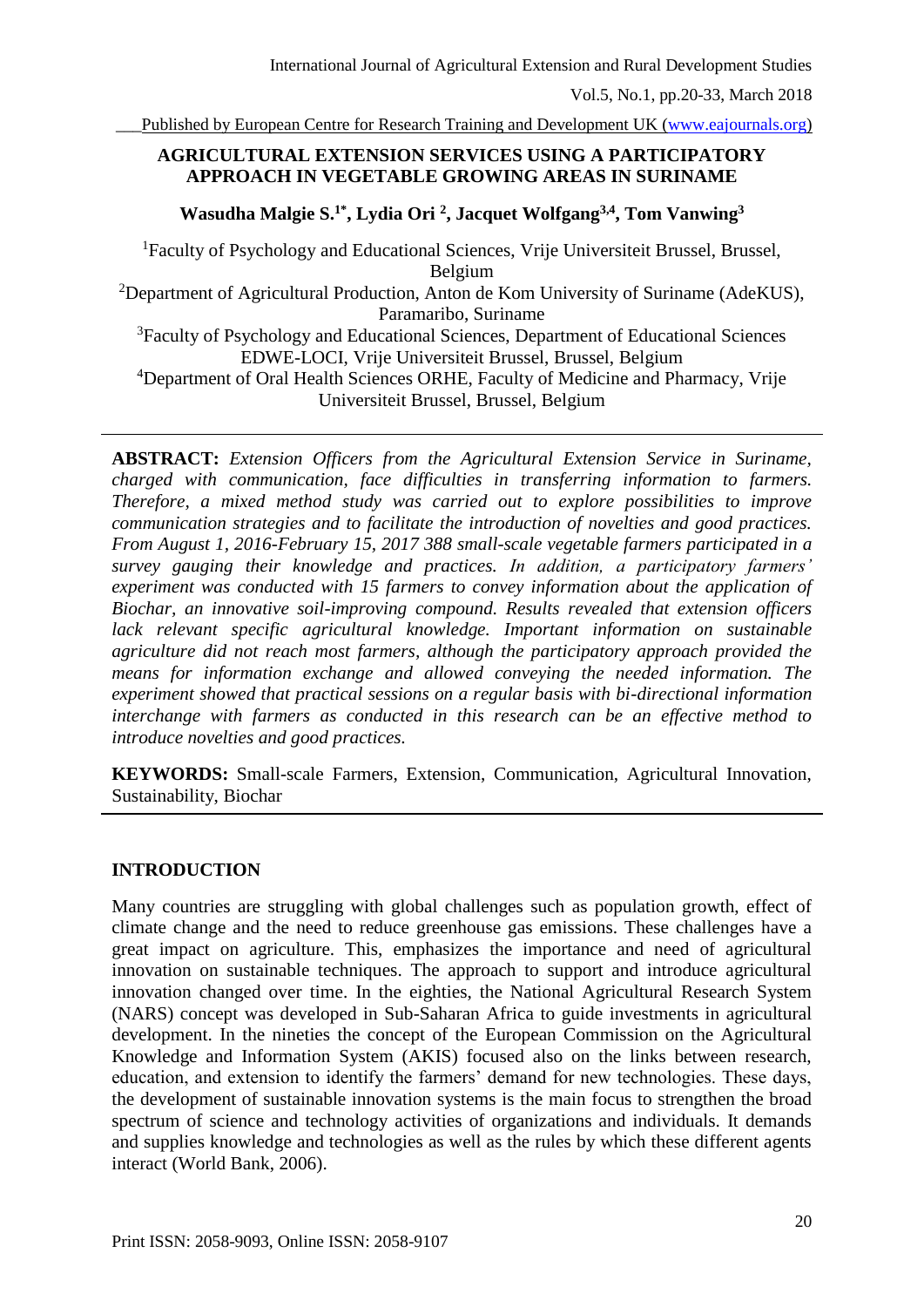#### Published by European Centre for Research Training and Development UK [\(www.eajournals.org\)](http://www.eajournals.org/)

In what follows an innovation is an idea, practice, or project that is perceived as new by an individual or other unit of adoption. An innovation system is a network of organizations, enterprises, and individuals focused on bringing new products, new processes, and new forms of organization into economic use, together with the institutions and policies that affect their behavior and performance (Rogers, 2003; World Bank, 2012). To promote technical innovations, an investment in knowledge is crucial at national level. Transferring knowledge to farmers is the difficult part. Farmers gain their knowledge through many years of experiences, which has been passed on from generation to generation. Their traditional knowledge is adapted to local conditions, customs and culture, in contrast with more cultural detached scientific knowledge. Because of the sustainable aspect, there is a need to share traditional knowledge with researchers to translate scientific knowledge into understandable aspects to farmers (Rengalakshmi, 2002). Indeed, communication is the transfer of a message from a sender to an audience or receiver via a channel (Wiese et al., 2010; Akinbile and Otitolaye, 2008). Effective communication has long been recognized as vital to food and agricultural enterprises (Zumalt, 2007).

Still, many farmers, especially in third world countries such as Suriname, do not receive information due to miscommunication and a weak extension system. Research conducted in Suriname shows that many farmers use a high dose of pesticides while cultivating vegetables (Malgie et al., 2013). In Suriname, communication and the transfer of technology between farmers and the relevant institutions like Ministry of Agriculture, Animal Husbandry and Fisheries (MoA) does not result in the aspired adoption of innovations. In Suriname, the extension officer is charged with the distribution of knowledge. One of the key factors is the lack of skills in the methods and techniques of teaching adults as well as lack of proper communication (Malgie et al., 2013; MoA, 2013). As a result, the farmers do not have sufficient confidence in the extension workers of the MoA. In Suriname the extension officer is charged with the distribution of knowledge.

Agricultural extension can be seen as one of the policy instruments which governments can use to stimulate agricultural development. Its activities are a form of social innovation in agricultural change, which was developed over nearly four thousand years by being created, recreated, adapted and developed (Jones 1986 in Oladele 2011; Ahmed, 1982, as quoted by Bne Saad, 1990). Haugh (2007) reported that agricultural extension services are supposed to fulfill many aims, from reducing rural poverty and improved livelihoods for rural households to increasing the overall production and contribution to foreign exchange earnings from export. Wongsodikromo (2012) mentioned in her research that in less developed countries, extension work is a challenge due to the weak link between research and extension. This researcher also reported that research focuses on technical aspects to generate useful technologies, while extension focuses on the acceptance and adoption of those technologies by users.

According to the Food and Agriculture Organization (FAO, 2017), there are different types of extension methods to provide information. They are classified by the way of contact:

(a) Individual Extension Method (IEM): one-to-one discussions, farm visits, office visits, telephone calls and written correspondence;

(b) Group Extension Method (GEM): speeches, meetings, talks and seminars, demonstrations and group discussions;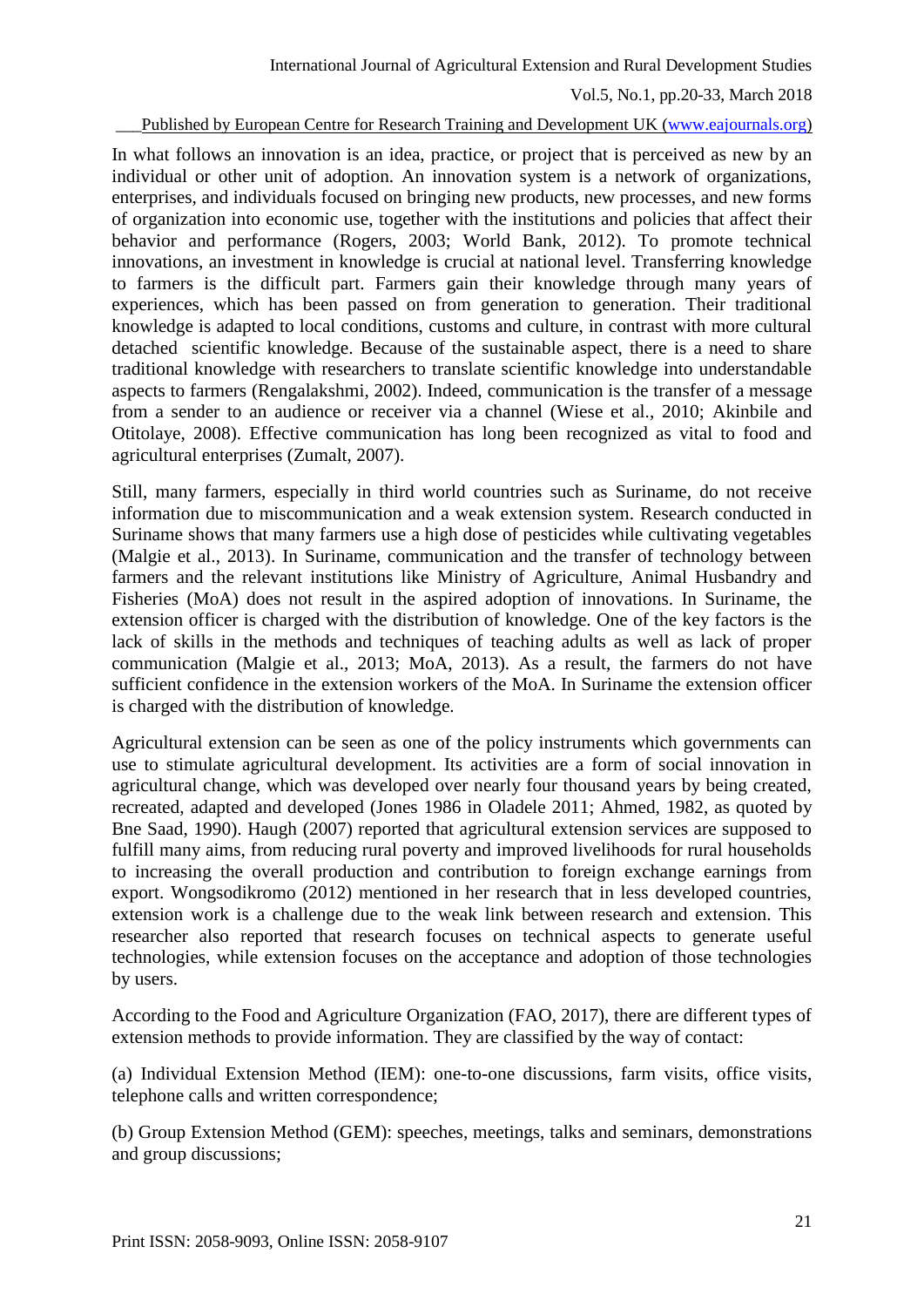Published by European Centre for Research Training and Development UK [\(www.eajournals.org\)](http://www.eajournals.org/)

(c) Mass Extension Method (MEM): newspaper, magazines, publications, exhibitions, internet, radio and television.

During the 1960s, in Suriname, the focus was on GEM, where meetings were arranged through interest groups. This method was time-saving for the extension officer and as the farmer became more aware of his own business, the results with this group information are also more favorable than when information would be provided individually (del Prado, 1965).

The MoA uses "Transfer of Technology" as a method which is based on results from research institutes (which are not necessary gathered from public research departments) and provided to the extension officers, who are expected to be able to transfer these results to farmers. According to an evaluation report of MoA, the proposed participatory approach whereby researchers provide practical research activities in cooperation with extension officers, is never implemented due to inadequate resources, poorly trained field staff, mobility problems or the use of extension workers for non-extension problems (Wongsodikromo, 2012). Anderson (2004) identified some new improved approaches, developed during the past three decades: Training and Visit Extension (T&V), Decentralization, Fee for Service and Privatized Extensions and Farmer Field Schools (FFS). The current method used in Suriname is the Training and Visit Approach (T&V) of extension. It was propounded by Daniel Benor and was first developed in the early 1970s. It was encouraged during 1975-95 in more than 70 countries by the World Bank (Umali and Schwartz, 1994). It was characterized by directly outreaching to individual farmers to transfer specific agricultural knowledge to target groups to increase their skills and to transfer the same to other farmers. Several studies resulted in the fact that this method had its limitations. For example, in Bangladesh poor linkages were identified between research and extension and the recommended technologies were not demonstrated. In Nigeria, an increase in cost and lack of transportation as well as implementation difficulties were found (Musa, 2013). Earlier field work also indicated that in Suriname farmers were not 'satisfied' with the current used way of communication with the extension officers of MoA.

## **Theoretical framework**

This study was guided by the Three Theoretical Model designed by Ingram (Charalambous-Snow, 2011) (Fig. 1):

(a) The Adoption-Diffusion Theory (Rogers, 1995) explains why farmers choose to adopt new ideas and how an innovation is communicated through certain channels over time among the members of a social system;

(b) The Communication Progress Theory (Leeuwis, 2004) defines communication as a process were messages and signals between social actors are exchanged. The *Source* (knowledge, skills and attitudes of extension officers), *Message* (the information that needs to be transmitted to the farmer), *Channel* (communication method to transmit the message to the receiver), *Receiver* (decodes the message according to his/hers skills, knowledge, socioeconomic status and attitudes to make a decision to use the information or not), and *Effect* (the decision is the effect) (SMCRE) are very useful in extension for the analysis of communication factors. The SMCRE model was adapted by Rogers and Schoemaker from the model of Berlo of sender-message-receiver (Charalambous-Snow, 2011).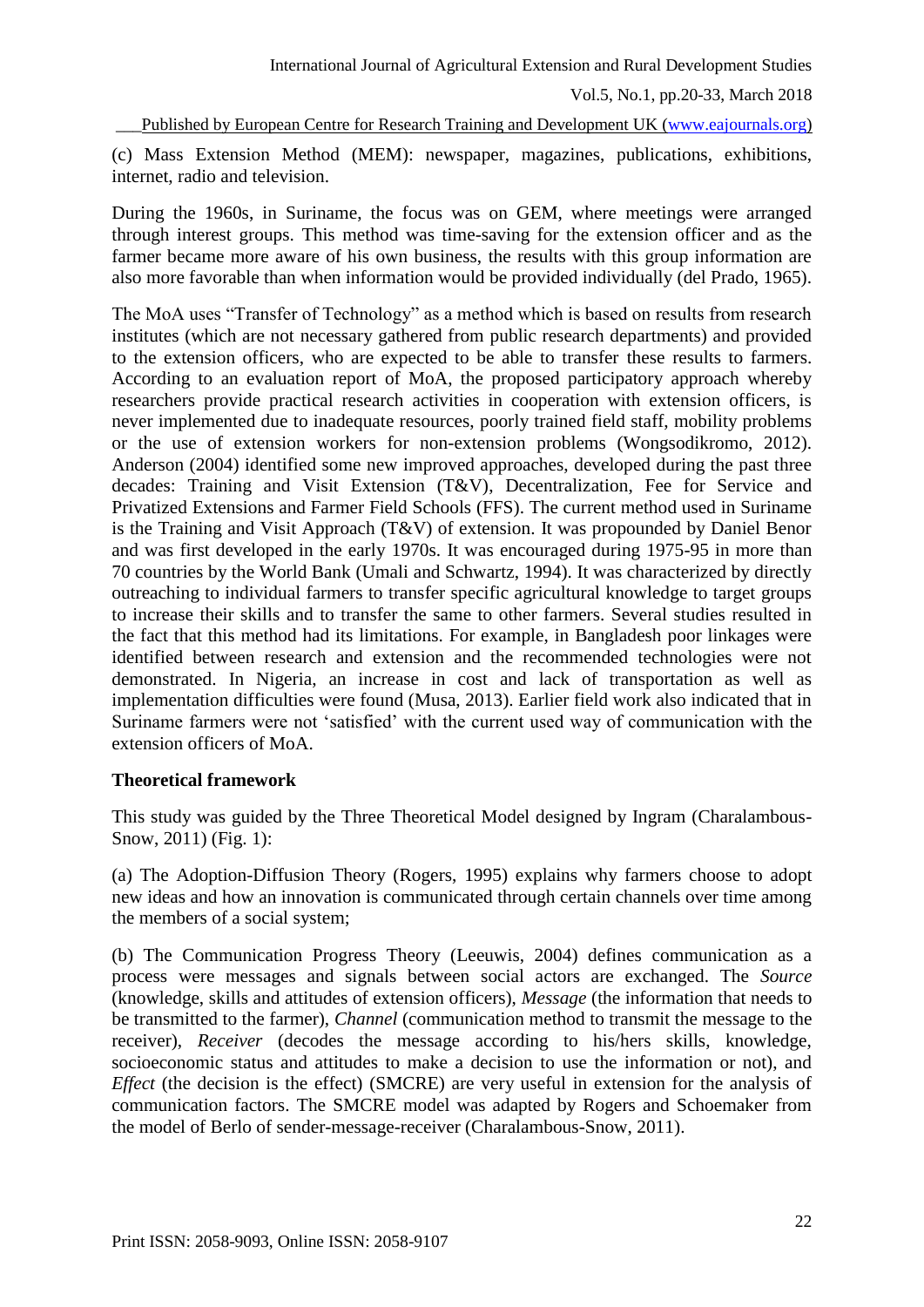International Journal of Agricultural Extension and Rural Development Studies

Vol.5, No.1, pp.20-33, March 2018

Published by European Centre for Research Training and Development UK [\(www.eajournals.org\)](http://www.eajournals.org/)



## **Figure 1. The Three Theoretical Models, adoption-diffusion, evaluation-feedback, and the model of participation, in combination the framework of the Study (Charalambous-Snow, 2011)**

The elements of diffusion in the SMCRE communication model (FAO, 2011) are:

- $\circ$  the source  $(S)$  is the originator of the innovation (an inventor, scientist, change agent, or opinion leader);
- o the message (M) is the new idea or innovation;
- $\circ$  channel (C) is the means through which the innovation is distributed;
- $\circ$  receivers  $(R)$  are the members of a social system; and
- o effects (E) are changes in knowledge, attitude and overt behavior (adoption or rejection) with regard to innovation (Rogers & Shoemaker, 1971).

(c) The Participatory Rural Approach (Chambers, 1994) is based on "methods and approaches in order to enable local people to analyze, enhance and share their knowledge of life and conditions to plan and to act".

This research focuses on the SMCRE model (Fig. 2) which is used for the delivery of information to farmers in Suriname.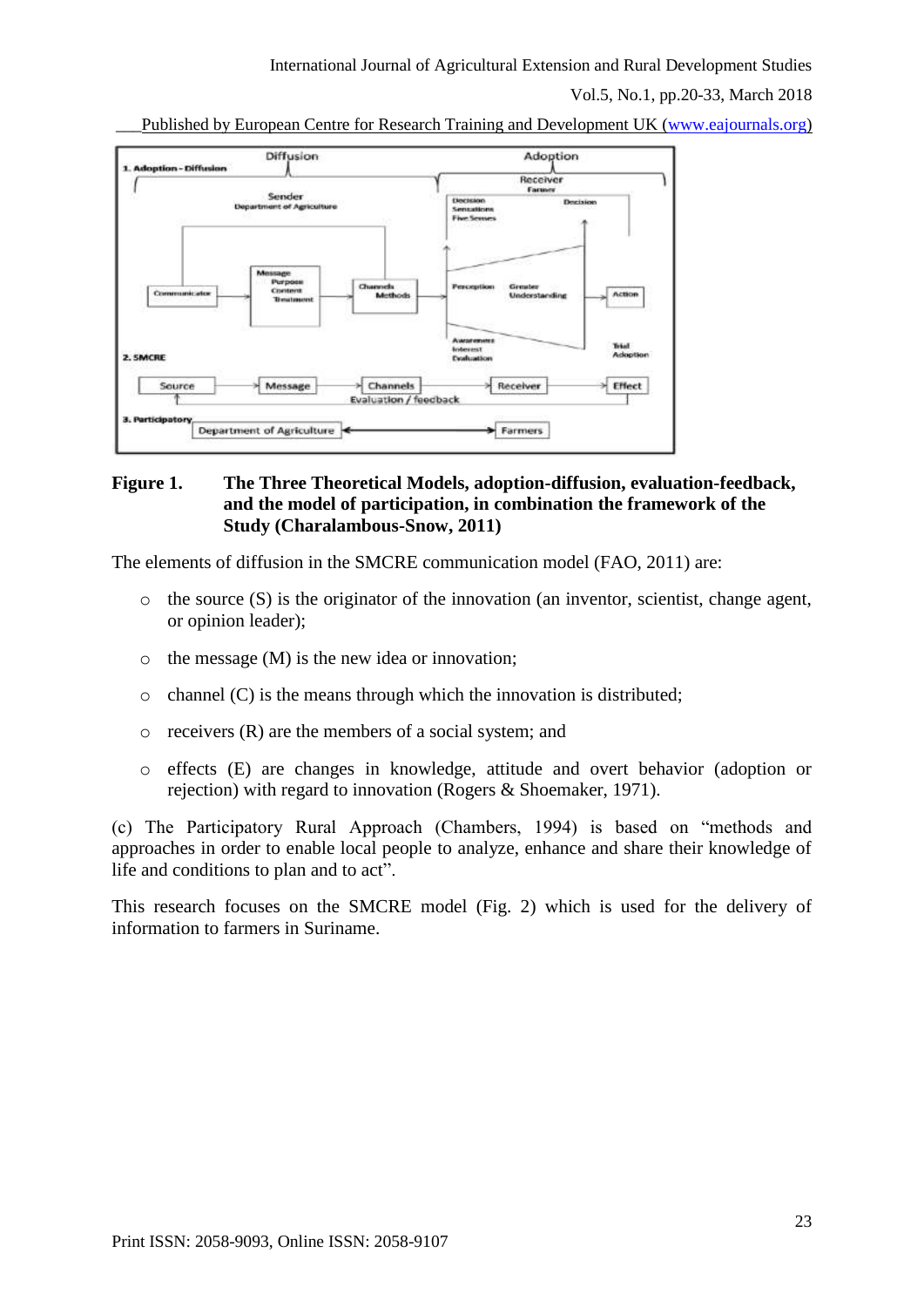Published by European Centre for Research Training and Development UK [\(www.eajournals.org\)](http://www.eajournals.org/)



## **Figure 2. The SMCRE-Model of Communication (FAO, 2011)**

#### **Purpose and objectives of the study**

In general, agricultural extension in Suriname does not have a desirable status. It has not been possible to promote it in a manner of selecting the approaches and extension methods, of developing objectives and duties and, of organizing structural organizations. With respect to current problems and limitations, the Surinamese agricultural extension system requires being reassessed and it needs basic transformation. Therefore, the main purpose of this paper is to analyze the problems in the extension work to improve its communication. Specific objectives were as follows:

- o to analyze the current relationship that exists between farmers and extension officers;
- o to identify the problems in communication between farmers and extension workers.

## **METHODOLOGY Description of study area**

This study was conducted in three districts of Suriname where most vegetables are cultivated: Paramaribo, Saramacca and Commewijne.

## **Data Collection Method and Analysis**

To gather data a questionnaire was conducted with 388 small-scale farmers and an experiment was conducted with 15 small-scale farmers. First, a semi-structured questionnaire was designed to gather data about the relation and the satisfaction of farmers towards the MoA. The list of farmers which was provided by extension service of the MoA was outdated and contained no specification about farmers who were small-scale farmers, vegetable farmers and fruit farmers. After a random selection a total of 388 small-scale vegetable farmers responded to the questionnaire. Second, to implement the communication method of Fig. 2, an experiment, using the participatory approach, was conducted with 15 farmers (5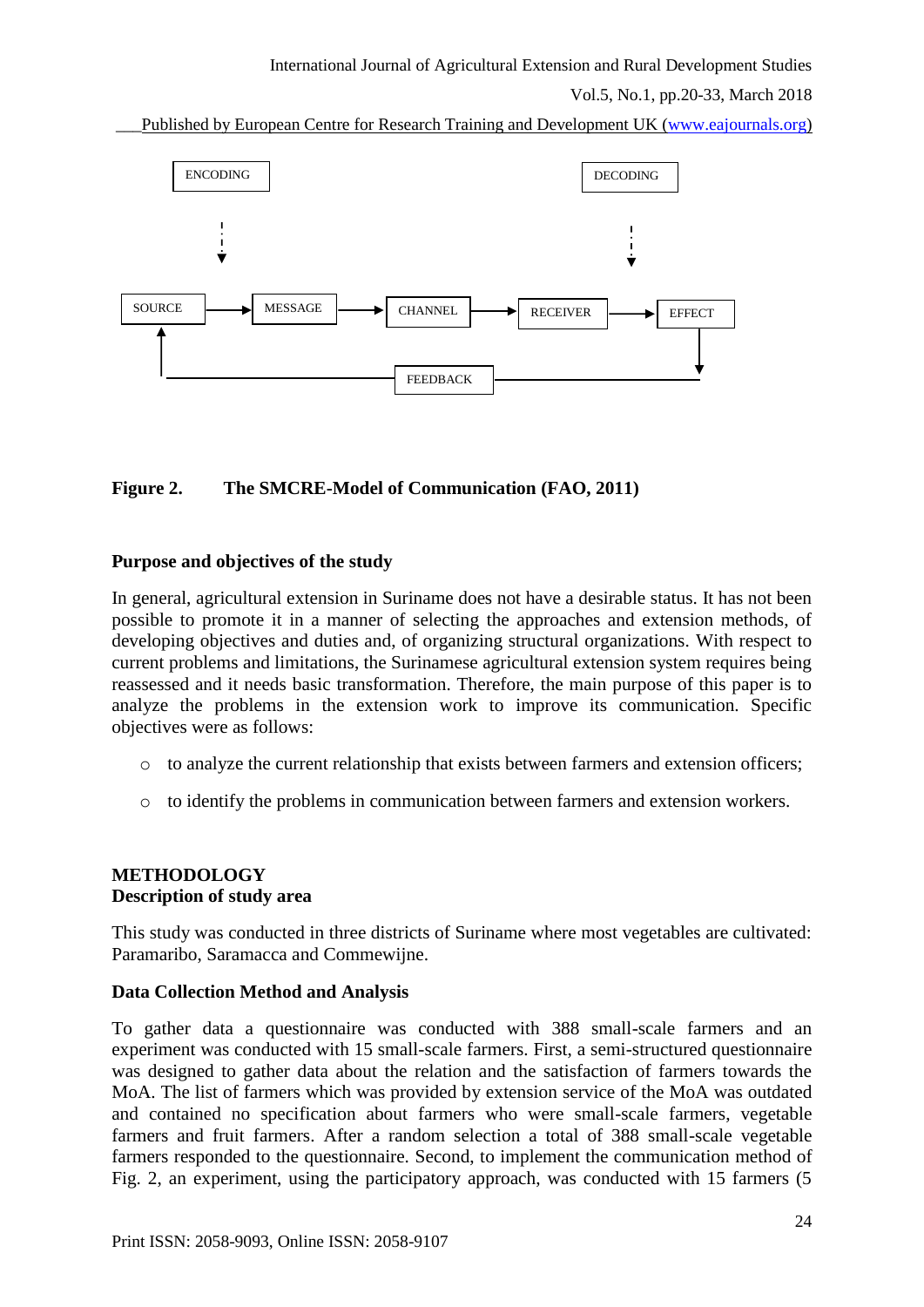Published by European Centre for Research Training and Development UK [\(www.eajournals.org\)](http://www.eajournals.org/)

farmers from each district) on how to use biochar as an innovative production method in agricultural activities. These farmers were weekly provided with information and they practiced on the farm while the Individual Extension Method was used. The experiment lasted five months from December 5, 2016 until April 2, 2017 to gather data on the information flow to farmers. One (preparation phase) to four hours (observation and measurement of the growth phase and harvest crops in the last stage) were necessary each week per visit and per farmer, leading up to a total of approximately 45 hours of field work and participation interaction per farmer. The production of biochar took 9 days (from 07.00h - 23.00u). The activities were completed on January 5, 2017. Data about the needs of farmers consisted of primary data, which were obtained through an experiment and direct observation of the phenomena of the object being studied. Data for the Participatory Rural Approach (PRA) were collected from the research observation through an elicitation diary data collection method. The data were analyzed using IBM SPSS v.20.0 (SPSS Inc., Armonk, NY).

# **RESULTS**

## **Demographics**

The 388 small-scale farmers participated in the survey, with 80.1% of the participants being male, growing different vegetables such as pepper (52.8%), eggplant (37.5%) and yard long beans (35.5%). Most participants (72.4%) were above 40 years of age, of which 21.7% had more than 35 years of experience. Although 80% of the respondents was educated, only 17.4% had a high school degree. Almost 44.1% of the surveyed farmers were full-time farmers; 51.5% were growing vegetables on a farm smaller than one hectare. The 15 respondents who participated in the experiment consisted of two female and thirteen male farmers.

## **Current relationship between farmers and extension officers**

The first research objective sought to analyze the current relationship that exists between farmers and extension officers. Only a small percentage of farmers (2.9%) received information, while 17.9% received training (on Integrated Pest Management and Global Good Agricultural Practices) from the extension officers from MoA. Almost 5.1% of those who received the training rated the effect of this information as 'high', but only 2.0% indicated that they were informed enough about the subject. The majority of the respondents (73.2%) indicated that farmers do need to be trained by MoA.

However, fewer farmers (4.8%) were satisfied with the contribution of MoA, while 49.7% indicated not being satisfied, because the information derived from the extension officers had no added value for them. From the results derived from the surveyed farmers it can be stated that less than 20% of the extension officers of MoA were keeping in touch with the farmers and that they (35.5%) gather information from other farmers. Only 18.1% contacted the extension officer to get information, while others make use of media (8.1%), newspaper (1.5%) and internet (1.3%). Another essential result is that more than 50% of the farmers (51.5%) indicated that they do not know any extension officers belonging to their area. It is obvious that the communication between the extension officers and the farmer is not optimal and not on a regularly basis as it should have been.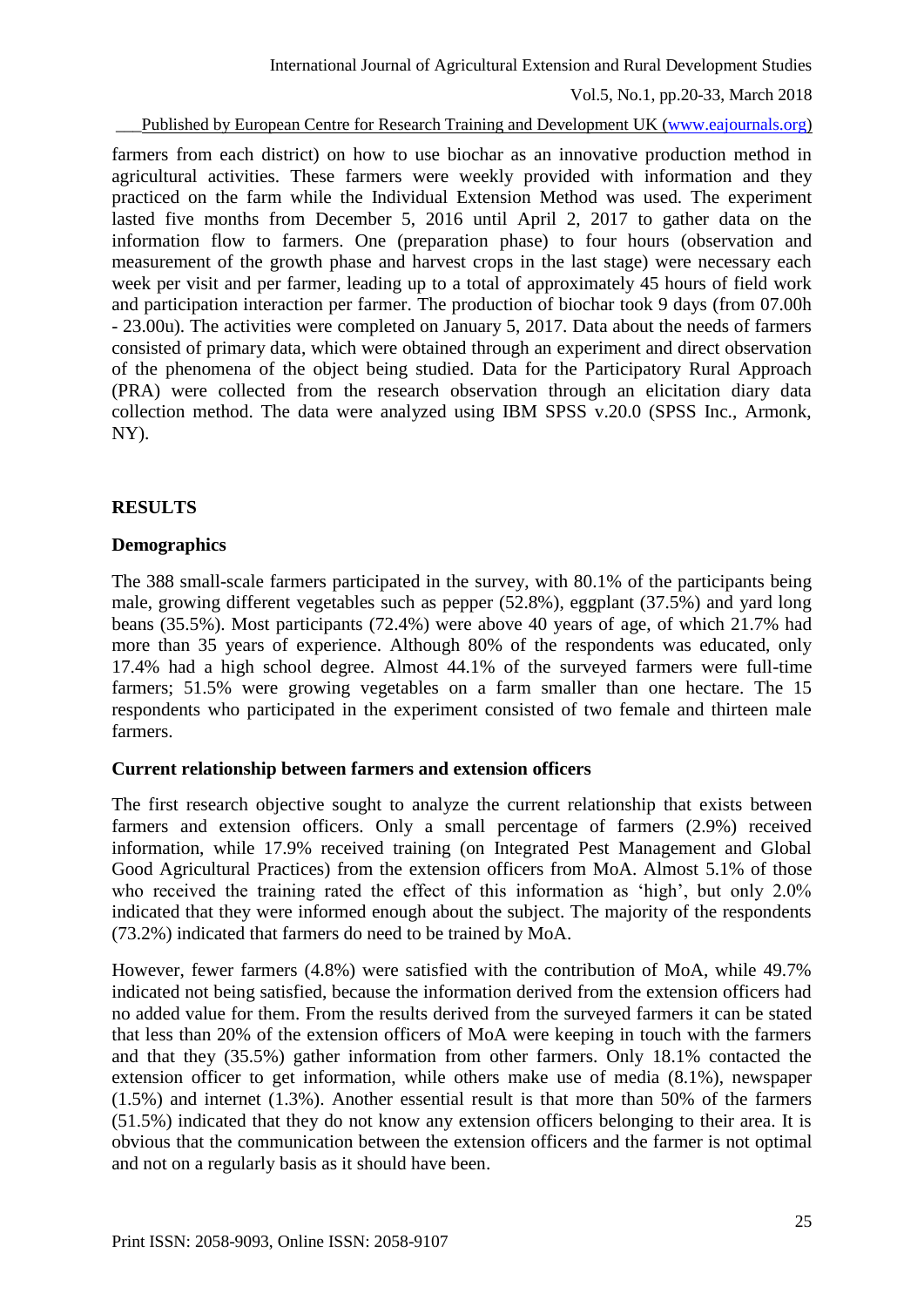#### Published by European Centre for Research Training and Development UK [\(www.eajournals.org\)](http://www.eajournals.org/)

#### **Communication problems between farmer and extension**

The second research objective sought to identify the problems in communication between farmers and extension officers. Most of the surveyed farmers (51.5%) could not remember who the extension officer in their area is to make contact with. Depending on the communication modality the percentage that indicated that there was never contact or could not remember that there was a contact, ranged from 92.5-98.2%. Only 21.4% indicated that they had contact with an extension officer in the past year.

Another problem in the communication pattern is the transfer of technology. For example, the extension officer is responsible for providing information and training about sustainable techniques such as Global Good Agricultural Practices (GLOBALGAP) and Integrated Pest Management (IPM) to create awareness among the farmers about the harmful impact on health and environment. Most respondents indicated that they were not familiar with IPM (95%) and GLOBALGAP (90%). This response indicates a huge concern in the information flow between farmers and extension, resulting in a negative impact on the farmers and their community.

As shown in the Table 1, the type of contact made most by farmers (9.7%) with the extension officer was the 'face-to-face' contact. Data also show that the most used source to retrieve information from is MoA (33.2%), while 20.2% rely on information from other farmers. The most common purpose for farmers (14.3%) to contact the extension officers was for agricultural problems such as pest and diseases.

| Type of contact | often<br>very | fairly<br>often | Sometimes | seldom | Never  |
|-----------------|---------------|-----------------|-----------|--------|--------|
|                 | $(\%)$        | $(\%)$          | $(\%)$    | $(\%)$ | $(\%)$ |
| Face-to-face    | 9.7           | 1.0             | 4.6       | 1.5    | 23.0   |
| Village meeting | 0.8           | 0.3             | 0.8       | 1.5    | 25.0   |
| Office meeting  | 2.3           | 0.5             | 3.1       | 1.5    | 23.2   |
| Plant area      | 3.1           | 0.5             | 2.8       | 1.0    | 23.7   |
| Group leader    | 0.8           | -               | 0.3       | 0.8    | 24.7   |
| Field days      | 1.8           | 0.8             | 1.3       | 0.3    | 21.2   |

#### **Table 1. Type of contact made by farmers with extension**

Table 2 shows that only 4.2% of the respondents used mass source of information (radio/television) and that less than 6% of the respondents used group meetings or discussions as a source of information.

| <b>Extension Method</b>            | Perceived information through |    | %    |
|------------------------------------|-------------------------------|----|------|
| <b>Individual Extension Method</b> | One-to-one discussion         | 66 | 16.8 |
|                                    | Farm visit                    | 16 | 4.2  |
|                                    | Office visit                  | 29 | 7.4  |
| <b>Group Extension Method</b>      | Village meetings              | 13 | 3.4  |
|                                    | Group discussion              |    | 1.9  |
| <b>Mass Extension Method</b>       | Radio/Television              | 16 | 42   |

#### **Table 2. Type of extension method used by farmers for information**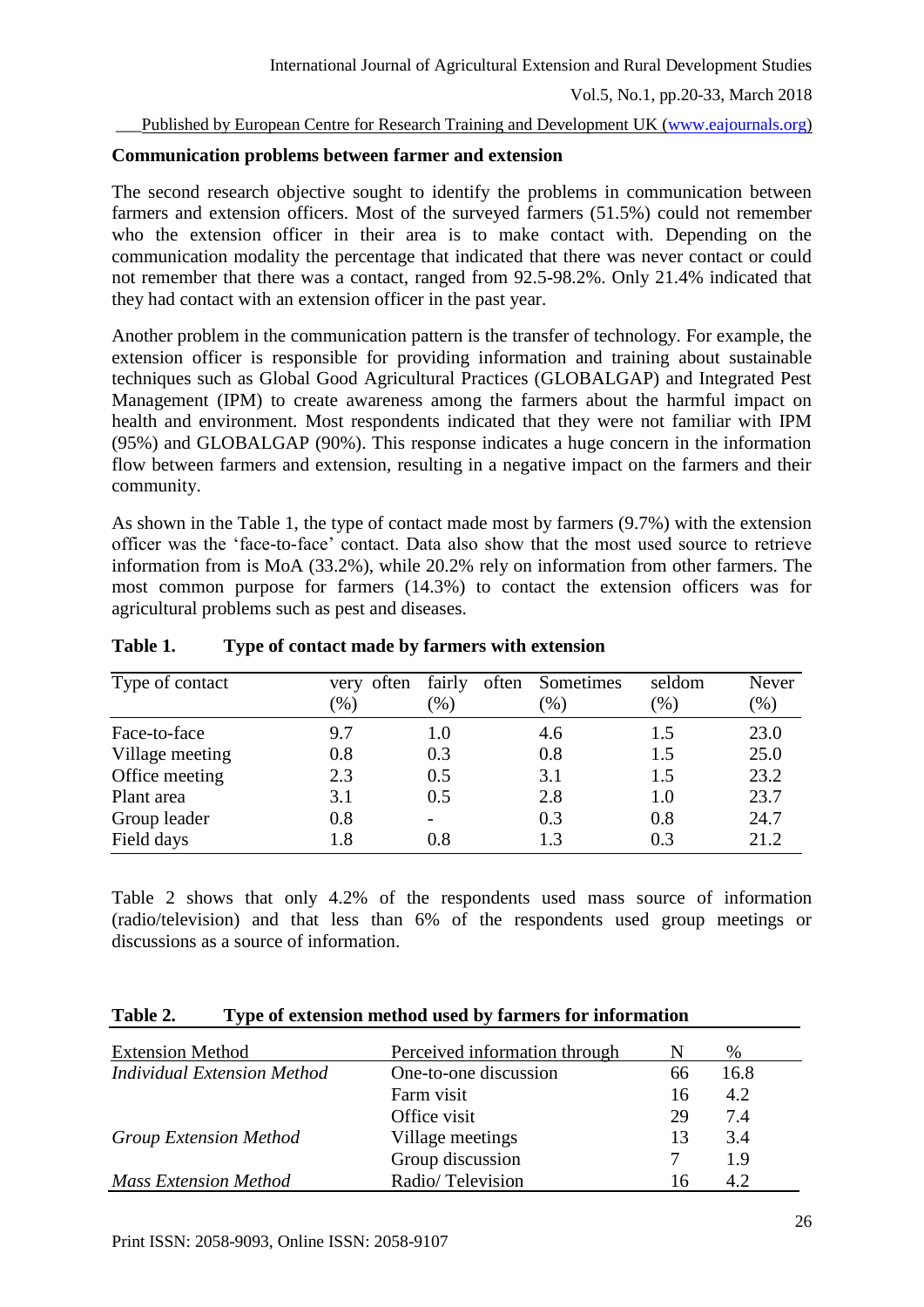Published by European Centre for Research Training and Development UK [\(www.eajournals.org\)](http://www.eajournals.org/)

### **Farmer-Extension relationship through a better communication approach**

The information from table 1 and 2 clearly points out that the information about sustainable agricultural techniques need a better communication approach. Therefore, 15 small-scale farmers, who participated in the experiment, need easily accessible training and information about sustainable agricultural techniques in order to cultivate according to international standards. In addition, communication between farmers and extension needs to be strengthened. To identify how the communication flow between farmers and extension should be, the three theoretical models of Ingram were adopted for this study (Charalambous-Snow, 2011) to provide information on biochar, a rather new innovative agricultural technique. The results are described according to the three models.

## **The Adoption-Diffusion Theory**

Diffusion and adoption are two interrelated processes contributing to develop new ideas from their source of initial development to the acceptance by farmers (Bohlen et al., 1955). De adoption process is divided into 5 stages:

1. Awareness: The farmer knows about innovation but he lacks information about it.

The farmers were individually and face-to-face informed of the new innovation by verbal communication. Those farmers indicated that they had never heard about biochar.

2. Interest-information: The interest of the farmer in the new innovation increases and he seeks for more information.

The farmers were convinced by the information that the beneficial effects of the innovation of biochar were discovered more than 2000 years ago by ancient, indigenous cultures in the Amazon and that it is scientifically tested that application of biochar lead to an increase in agricultural production, thus resulting in more profit. The farmers showed interest in this innovation but they were surprised by the fact that this innovation (biochar) is more than 2000 years old and that it has many benefits as a soil enhancer which also aid to combat climate change.

3. Evaluation-application-decision. The farmer makes an evaluation of the innovation based on his/her present and anticipated future situation and decides whether to try it or not.

All respondents confirmed that they were voluntary and willing to try to use 'biochar' (innovation) to find out if this innovation will surely benefit their vegetable production.

4. Trial. The farmer uses the new practice (innovation) on a small scale to validate its workability on his own farm.

All respondents were enthusiast to try with biochar and they voluntary provided a piece of their land for the biochar experiment to observe and confirm that this new innovation would work.

5. Adoption. The farmer uses the innovation on a full scale and incorporates it into his way of farming.

Most farmers indicated that they would be happy to use the 'biochar' innovation in the future. An example of one farmer was that he tried to make biochar by himself by following tutorials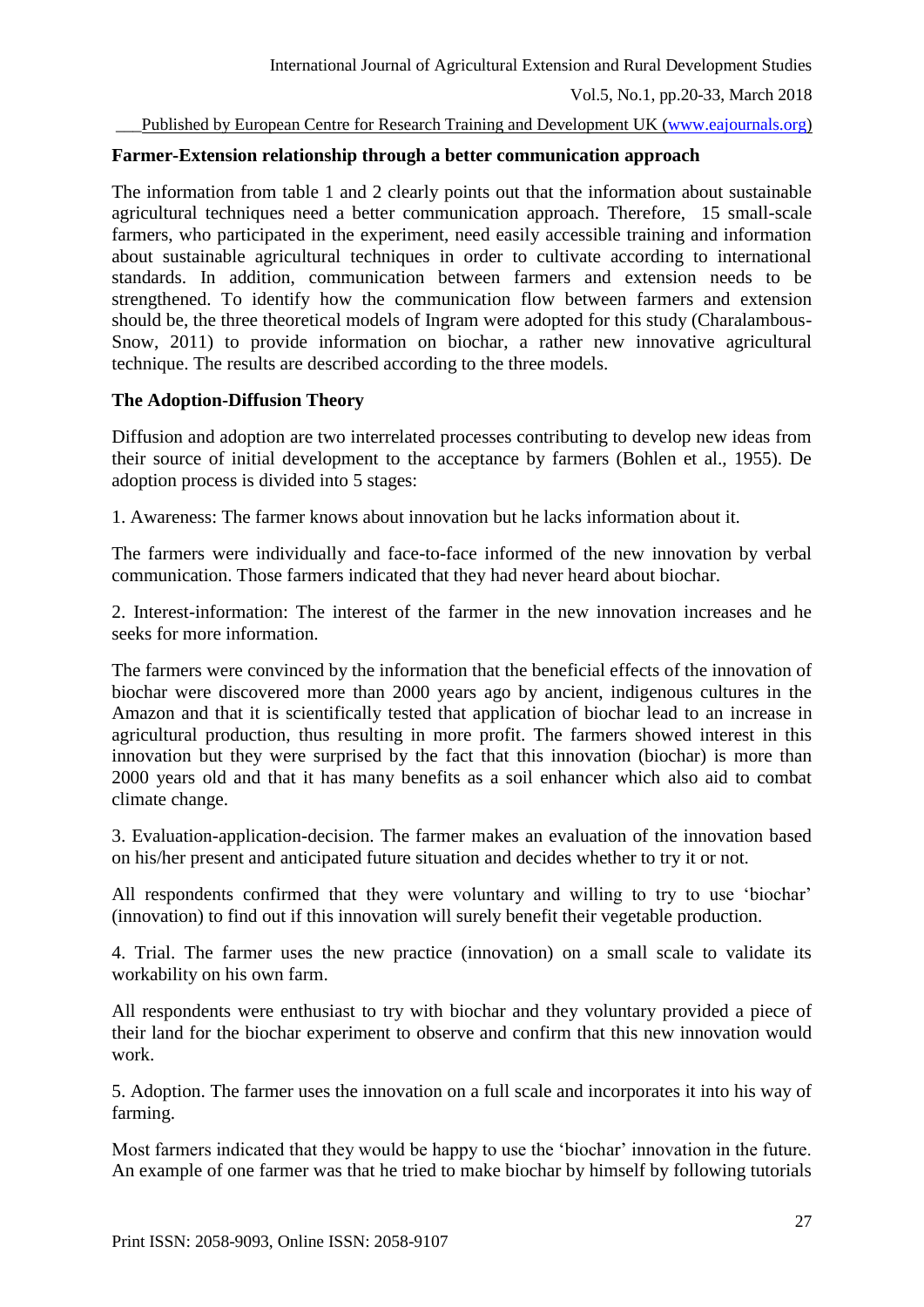International Journal of Agricultural Extension and Rural Development Studies

Vol.5, No.1, pp.20-33, March 2018

\_\_\_Published by European Centre for Research Training and Development UK [\(www.eajournals.org\)](http://www.eajournals.org/)

on YouTube on how to produce the 'biochar'. Another farmer stated that he needed more information for confirmation that the new idea would bring many benefits on the long term. He suggested to conduct the biochar experiment in different seasons and for a longer period of time.

## **The Communication Progress Theory**

1. Source

To provide the information of the new innovation to the farmers. The information is coded into the language with which the farmers feels comfortable and translated into simple words (based on the education level of the farmers).

## 2. Message

Based on the model of Leeuwis (2004) the information provided to the farmer are soft data, given face-to-face to have more impact upon the farmer, because 'how' something is said has more effect on the farmer than 'what' is said.

3. Channels

Barbe (1981) indicated that people learn with sight (70%+), sounds (10-20%) and touch, taste, smell (10%) and that the voice and expressions of the source has also an impact on the farmer. Therefore, a one-on-one discussion using field demonstration methods was used to transfer the message to the farmer instead of using factsheets, radio or internet.

4. Receiver

The farmer decodes the message by relating it to his past experiences. The reaction of all participants was that they decided to use the information by participating in the experiment on their own field.

#### 5. Effect

The farmer decides to adopt or reject the innovation. Most of the farmers indicated that they wanted to use the 'biochar' innovation in the future. Only one farmer was not totally convinced about the possible benefits.

## **The Participatory Rural Approach**

The Participatory Rural Approach (PRA) was used to learn the farmers' perception on the method which was used to provided information (biochar). Based on how the information was provided to the farmers, the following results were revealed:

 $\circ$  Information was taken seriously. Farmers were asking questions which indicates that they were interested in the biochar and that they were serious about taking part in the experiment. For example:

*Male, 50 years from Commewijne:* 

*"Is biochar the same as charcoal?"*

*"Can I use charcoal instead of biochar?"*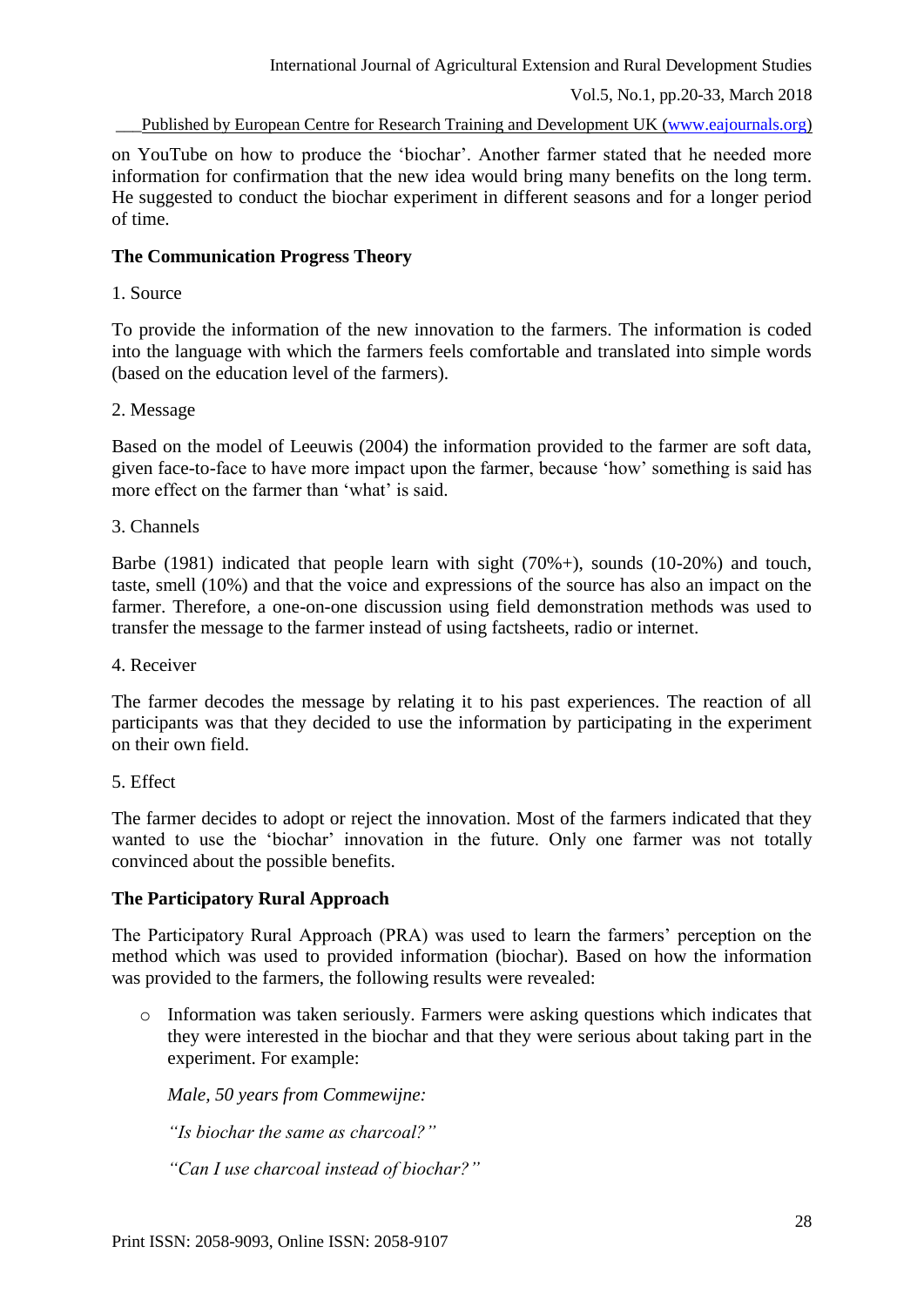Published by European Centre for Research Training and Development UK [\(www.eajournals.org\)](http://www.eajournals.org/)

*"Can I use biochar also on other vegetables?"*

*"Is biochar a fertilizer?"*

o Information leads to a trust relationship

Some farmers shared private information which indicated that they trusted the researcher. For example:

"*Three farmers shared that they did not use biological pesticides (Karateka/Bravo) as was recommended in the experiment (Neemal/Biopel) to spray against unwanted insects and diseases so that he has no loss in the harvest, although they are aware of the effect the used pesticides can have on the consumers."*

o Shared experience and problems on the field

Because of the trust relationship which was built during the experiment, most farmers shared their agricultural problems they have to deal with (such as diseases and pests) and ask for advice and solutions for their problems. For example:

*Male, 45 years from Paramaribo: "Do you know what I can do for my tomatoes because they are shrinking and becoming brown"*

*Male, 48 years from Saramacca: "Do you know why the fruits of the antroewa plant (Solanum sp.) have cracks"*

*Male, 52 years form Commewijne: "Do you know why my pepper has brown spots"*

*"When is the best time to fertilize and water the crops"*

o Community involvement

Some farmers were 'open' and not reluctant to share the information derived from the experiment. They involved other friend farmers from their own community to participate in the test and share the information with each other. Each farmer in the group shared a special bond of discipline, for example:

*Male farmers, between 30 and 55 years from Commewijne:*

*"The crops were watered regularly by one of the farmers, agreed mutually"*

*"On field days each farmer was on their own plot before the agreed time on which information is being provided".*

After communicating with farmers through the communication model of Leeuwis (2004) and using the participatory approach of Chambers (1994) to provide information, a special bound of becoming part of their primary networks was developed (or like they would say it becoming a family member). It was observed that in the eye of the farmer, the researcher was seen as hope for his/her farm development because the farmer maintained contact with the researcher even after the experiment was finished. The method of communicating face-toface with farmers and having practical information sessions in their fields to provide information was appreciated by each farmer, resulting in the fact that other farmers from their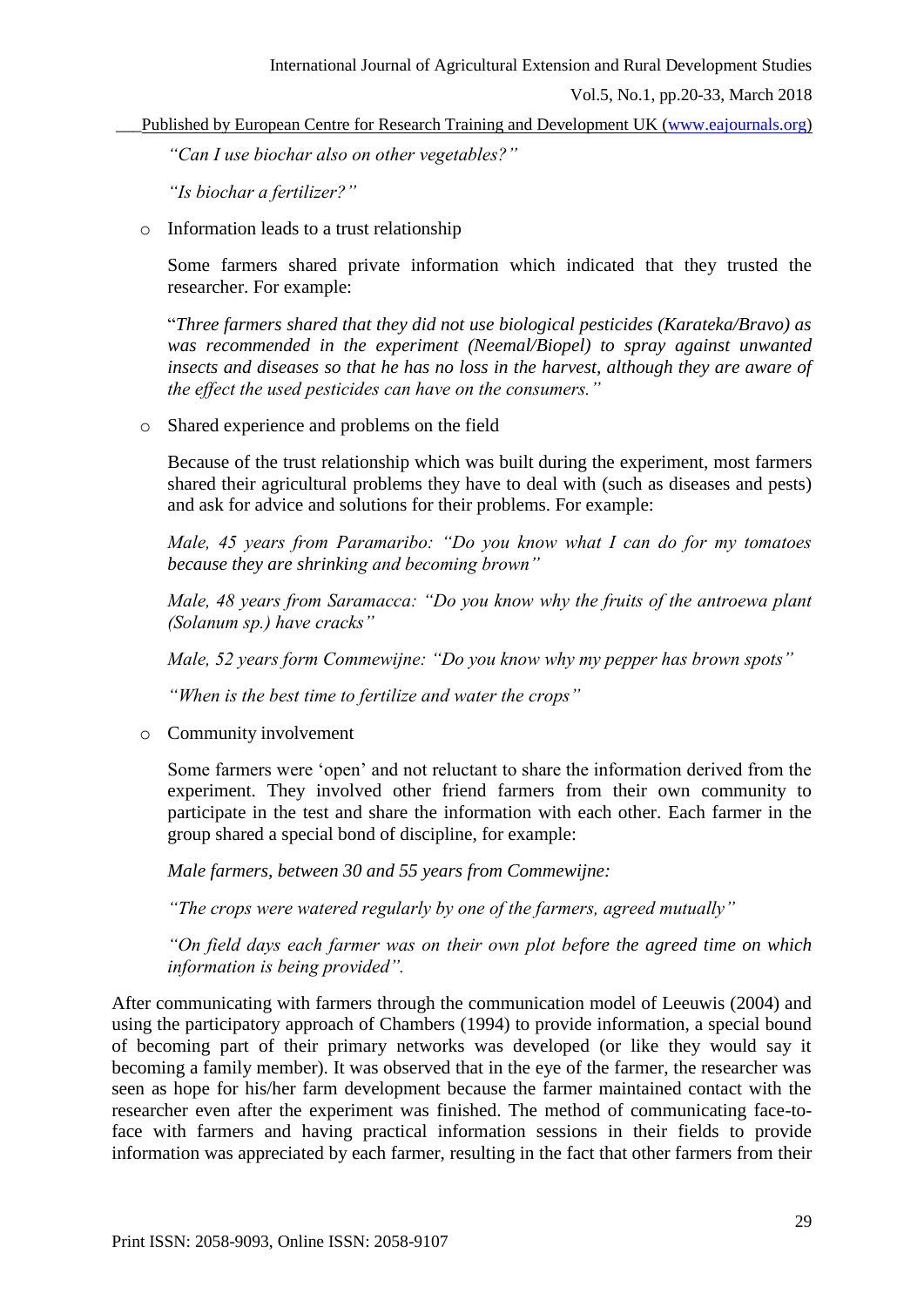Published by European Centre for Research Training and Development UK [\(www.eajournals.org\)](http://www.eajournals.org/) community were also interested and were eagerly waiting to participate in further experiments.

## **DISCUSSION**

Only one out of fifteen farmers had contact with an extension worker in the last year. This implies that the extension officers are not visiting farmers regularly. From the interviews it was noted that farmers who communicated with extension officers indicated that most of them do not have enough agricultural knowledge to assist farmers with their problems. During the interviews, extension officers in Paramaribo argued that their absence in the field was due to unavailability of fuel incentives (transportation problems) which prohibit them to visit farmers. Data also showed that most farmers are aging, although having many years of experience. A very important drawback is that if the communication between farmer and extension is weak, the farmers are dependent on their traditional knowledge which is mostly unsustainable. For example, the amount of pesticide they use is not based on the dosage recommended on the label of the bottle, but on their experiences to double the amount or to make 'cocktails' to get 'immediate' results.

Only a small percentage of farmers receives information from extension officers. This leads in combination with the perceived lack of agricultural knowledge, to dissatisfaction of farmers with extension officers, creating distrust in their relationship. These findings are also consistent with those of Petrović et al. (2009) who studied the problems with extension work and farmers' in Serbia. The findings also resulted in similar problems such as lack of trust in the relationship between extension officers and farmers.

More specifically, with respect to communication modalities, the transfer of information from extension workers to farmers is weak, irregularly done and most of the time destined for group extension instead of individual extension. These findings are supported by Baig and Aldosari (2013) who also found in Asian countries that extension professionals have weak technical knowledge, little interest in their work, a low status and less benefit to farmers.

Information is lacking because of the poor technology transfer by the extension officers. In addition, farmers need more and easily accessible information (communication channel) to adopt sustainable agricultural techniques. The linkage between farmers and extension officers needs to be strengthened to secure a trust relationship which is the basis to provide the needed information and to provide training in sustainable techniques to farmers. This finding is in line with the findings of Rasaga et al. (2015) in Congo. They reported that providing means of transportation and reducing the time and transaction costs for extension officers is one of the ways to interact and encourage greater interactions and linkages between extension officers and farmers. They also reported that the weak policy and low investment in complimentary inputs and services in Congo also limit the effectiveness of extension.

Based on the qualitative evaluation of the participatory communication experiment, it is clear that the participatory model used to provide information to farmers created a type of a trust relationship between the person who provided the information and the farmer who received the information. However, other aspects are also important and need to be taken into account, as similar case studies in other countries have shown that trained and motivated extension officers in addition to strong policies have to be in place in order to create a capable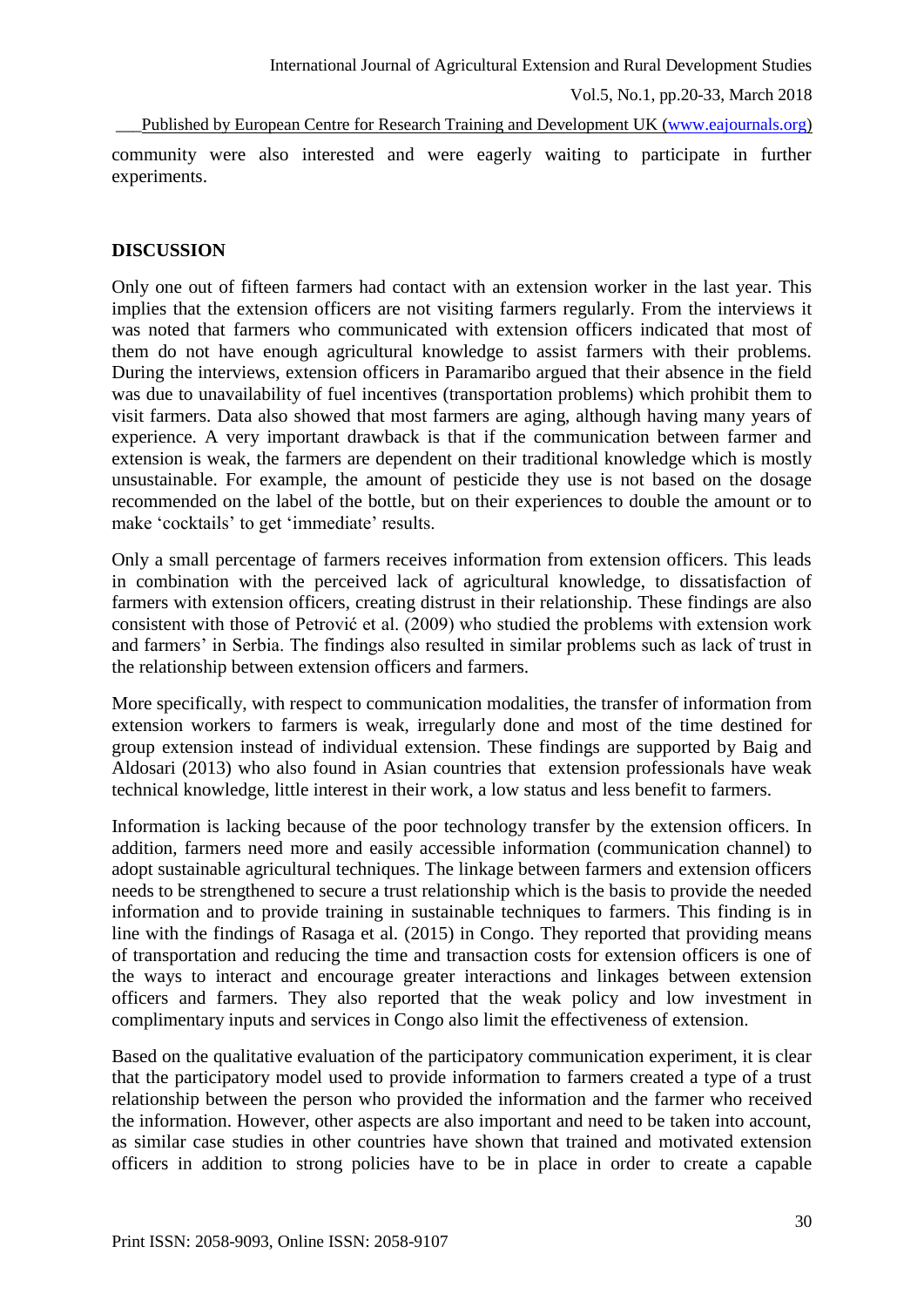Published by European Centre for Research Training and Development UK [\(www.eajournals.org\)](http://www.eajournals.org/) extension officer for this type of communication (Farooq et al*.*, 2010; Okeowo, 2015; Sam et al., 2016).

## **CONCLUSION**

In Suriname, it is evident that there are problems in the extension systems between MoA and farmers. The current relationship between farmers and extension officers is not optimal. There is no trust in the extension officers due to lack of agricultural knowledge. As a result, important information on sustainable agriculture does not reach most of the farmers, who produce unsafe food.

The extension officer of MoA is responsible for providing information and training to farmers, but due to the ineffective way in which information is being provided, farmers are facing many agricultural problems in the field.

The participatory experiment using introduction of 'biochar' as an innovation showed that it is possible for extension officers to have a trust relation and to effectively communicate new techniques to farmers. The experiment also showed that practical sessions on a regular basis with bi-directional information interchange with farmers as conducted in this research can be an effective method to introduce novelties and good practices.

## **RECOMMENDATIONS**

For the transfer of technology and communicating information to farmers, the extension officers are the responsible information personnel of MoA who contribute to agricultural development by providing information on needed sustainable techniques in the agricultural sector and by assisting farmers solving their problems in the field. Therefore, the extension officers of MoA need support to enable them to work properly and to visit and train farmers regularly.

They need training in communication and agricultural subject matters as well as practical skills. For new challenges on developing appropriate extension materials and to deal with new problems identified in the field, it is recommended to have a flexible extension system.

# **REFERENCES**

- Ahmed, A. (1982) *The Role of the Information System in Development*, Studies Series, No. 314. Baghdad, Iraq: Ministry of Culture and Information.
- Akinbile, L. A. and Otitolaye, O. O. (2008) *Assessment of Extension Agents' Knowledge in the Use of Communication Channels for Agricultural Information Dissemination in Ogun State, Nigeria*, Journal of Agricultural & Food Information, 9:4,341-353, DOI: 10.1080/10496500802451426
- Anderson, J. R. and Feder, G. (2004) *Agricultural Extension: Good Intentions and Hard Realities*, 19(1):41 – 60
- Baig, M.B. and Aldosari, F. (2013) *Agricultural Extension in Asia: Constraints and Options for Improvement*, The journal of Animal & Plant Sciences, 23(2), 619-632.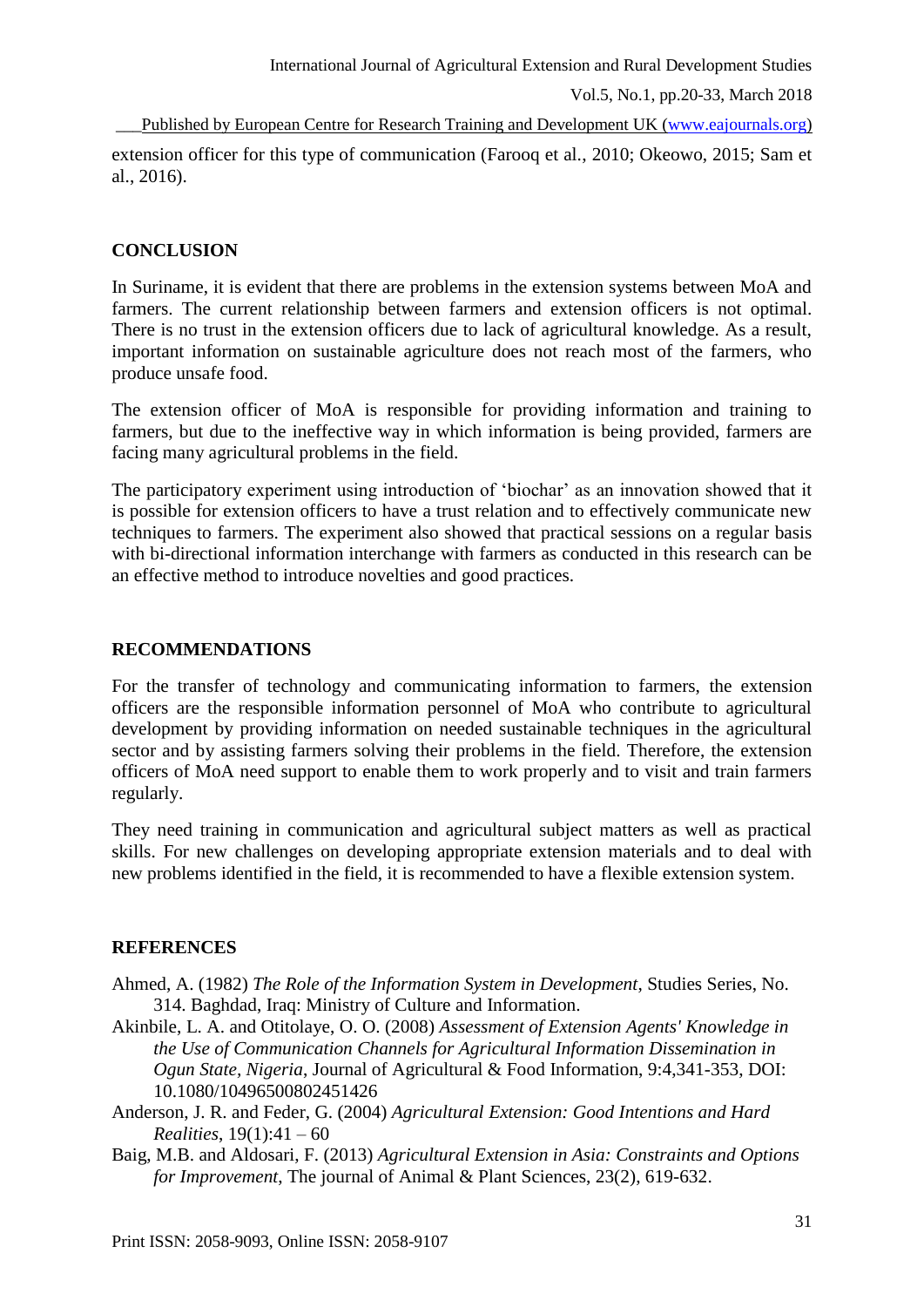\_\_\_Published by European Centre for Research Training and Development UK [\(www.eajournals.org\)](http://www.eajournals.org/)

- Bne Saad, M. H. A. Al-h. (1990) *An Analysis of the Needs and Problems of Iraqi Farm Women: Implications for agricultural extension services,* Unpublished doctoral thesis, University College, Dublin
- Bohlen, J. M., Coughenour, C. M., Lionberger, H. F., Moe, E. O., Rogers, E. M. (1955) *Adopters of New Farm Ideas: Characteristics and Communications Behavior*, North Central Regional Extension Publication No. 13. Retrieved 20 July 2017 from <http://www.soc.iastate.edu/extension/pub/comm/NCR13.pdf>
- Chambers, R. (1994) *Participatory Rural Appraisal (RPA): Challenges, Potentials and Paradigm,* World Development, 22 (10), 1437-1454.
- Charalambous-Snow, E. (2011) *Increasing Communication Effectiveness and Efficiency Between the Department of Agriculture and the Cypriot Farmers they Serve,* The Pennsylvania State University. Retrieved 22 June 2017 from https://etda.libraries.psu.edu/files/final\_submissions/1886
- Del Prado, H. (1965) *Overzicht van de Verrichtingen van het Departement van Landbouw, Veeteelt en Visserij in 1960. De Surinaamse Landbouw.* Suriname
- FAO (2017) *Aquaculture Extension Guidelines for Small Scale Farmers Chapter 5: Extension Methods,* Fisheries and Aquaculture Department. FAO Corporate Document Repository. Retrieved 18 June 2017 from http://www.fao.org/docrep/008/ad785e/AD785E06.htm
- Farooq, A., Ishaq, M., Shah, N.A., Karim, R. (2010) *Agricultural Extension Agents and Challenges for Sustainable Development (A Case Study of Peshawas Valley)*. Sarhad J. Agric., 26(3): 419-426. Retrieved 28 September 2017 from https://www.aup.edu.pk/sj\_pdf/AGRICULTURAL%20EXTENSION%20AGENTS%2 0AND%20CHALLENGES.pdf
- Haugh R. (1999) *Some leading issues in international agricultural extension, a literature Review,* The Journal of Agricultural Education and Extension, 5(4): 263 - 274
- Kalshoven. G. (1977) *Patronen van Communicatie en hun Organisatorisch Verband bij de Landbouwvoorlichting in Suriname,* Centrum voor Landbouwpublikaties en landbouwdocumentatie Wageningen
- Leeuwis, C. (2004) *Communication for Rural Innovation: Rethinking Agricultural Extension (3rd ed.),* Oxford Ames, Iowa: Blackwell Science
- Malgie, W., Ori, L., Ori, H. (2013) *A study of Pesticide Usage and Pesticide Safety Awareness among Farmers in Commewijne in Suriname,* Journal of Agricultural Technology 11(3):621-636
- MoA (2013) *The National Agricultural Strategy of the Republic of Suriname,* Ministry of Agriculture, Animal Husbandry and Fisheries.
- Musa, Y. N., Aboki, E., Audu, I. A. (2013) *The Limitations and Implementations of Training and Visit (T&V) Extension System in Nigeria,* Journal of Agriculture and Sustainability 4(1): 67-76
- Okeowo, T.A. (2015) *Analysis of Competency and Training Needs Among Agricultural Extension Personnel in Lagos State.* International Journal of forestry and Horticulture, 1(2): 14-21.
- Oladele O.I. (2011) *Features of Agricultural Extension Models and Policy in Selected Sub-Saharan Africa countries,* Journal of Agriculture and Environment for International Development – JAEID  $105$  (1):  $35 - 44$
- Petrović, A., Jankovic, D., Cikic, J. (2009) *The Role of Knowledge, Innovation and Human Capital in Multifunctional Agriculture and Territorial Rural Development,* Problems in the Extension Work and Farmers' Needs in Serbia. Retrieved on 31 July 2017 from <http://ageconsearch.umn.edu/bitstream/57511/2/Petrovic%20Zivojin%20cover.pdf>